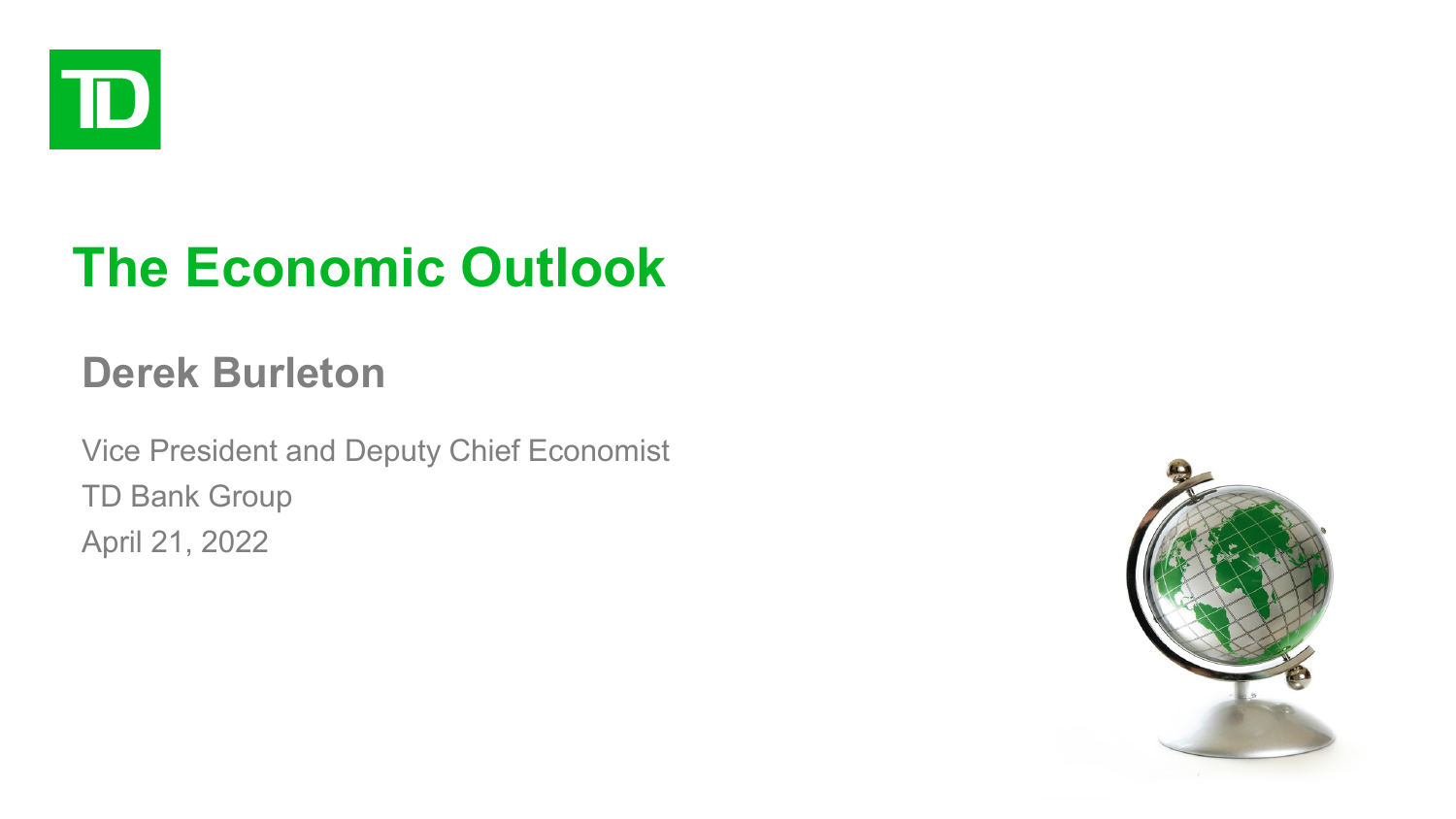# **Supply Pressures Had Shown Some Signs of Easing...**



```
Source: Bloomberg, TD Economics. Last observation: April 14, 2022.
```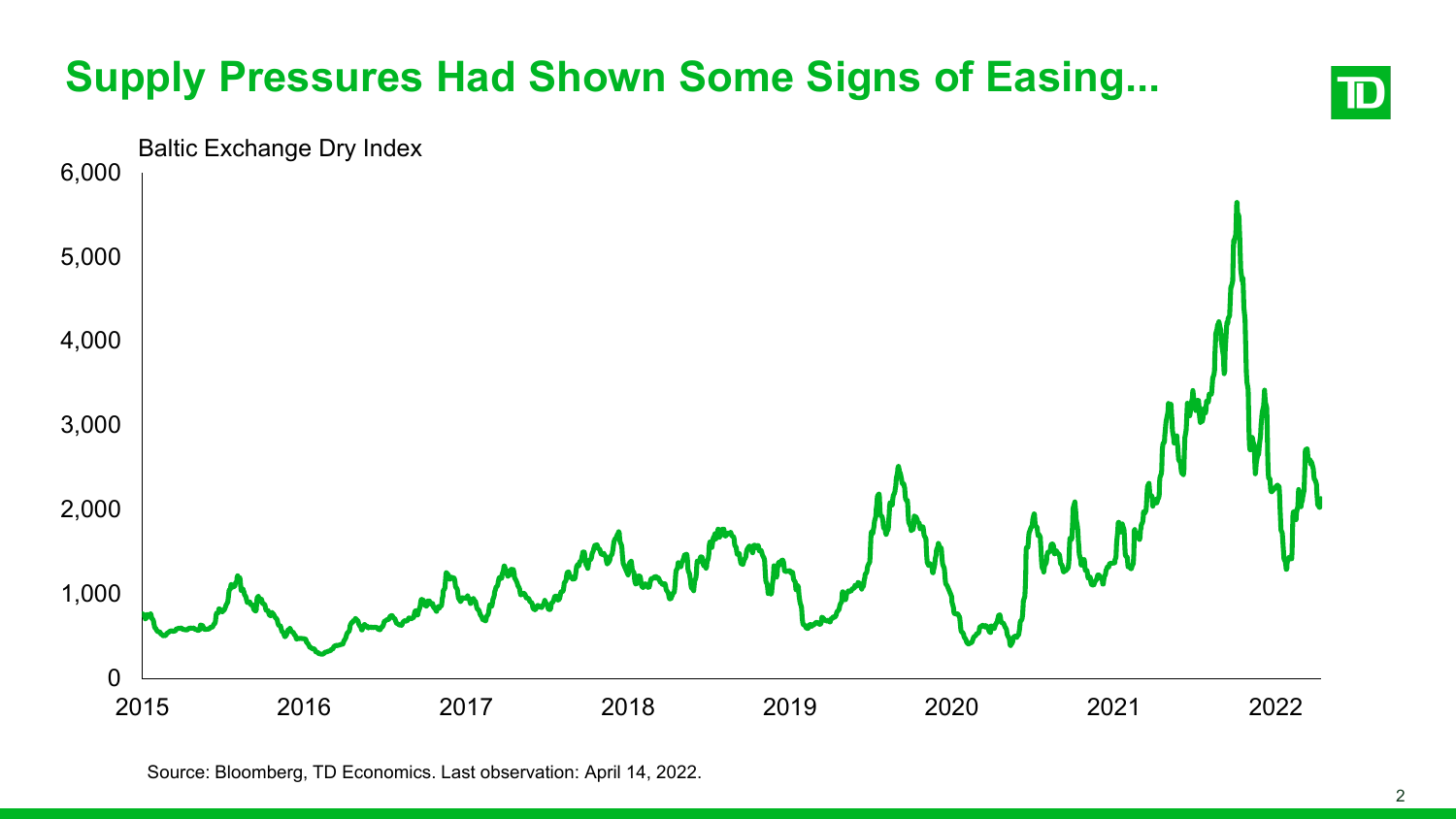#### **Russia/Ukraine War Threatens Further Commodity Price Run-Up, Further Supply Chain Snarls**



Source: Bloomberg, TD Economics. Last observation: April 15, 2022.

 $\mathbf T$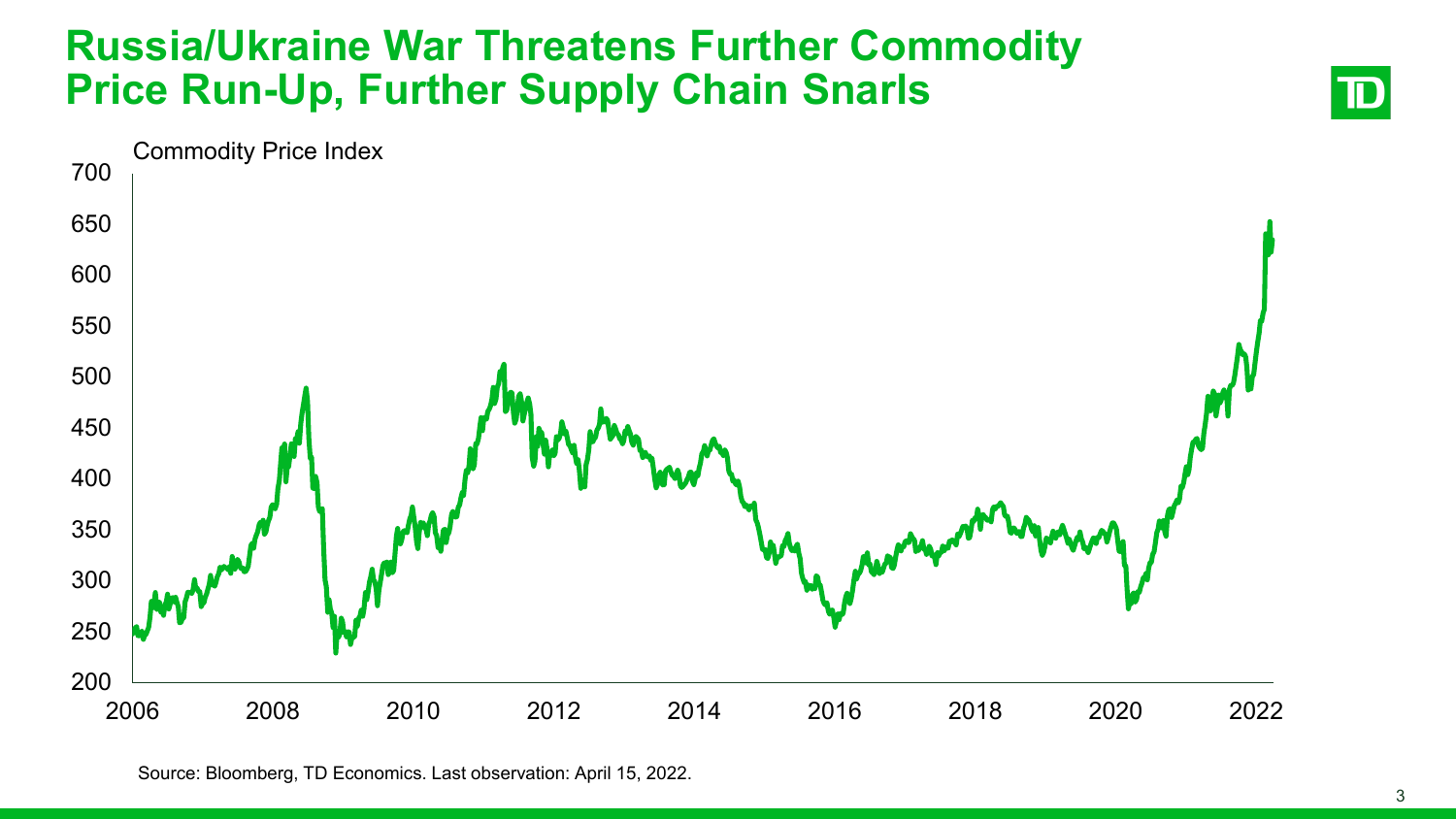

<sup>\*7-</sup>day moving average. Source: OWID, TD Economics. Last observation: April 13, 2022.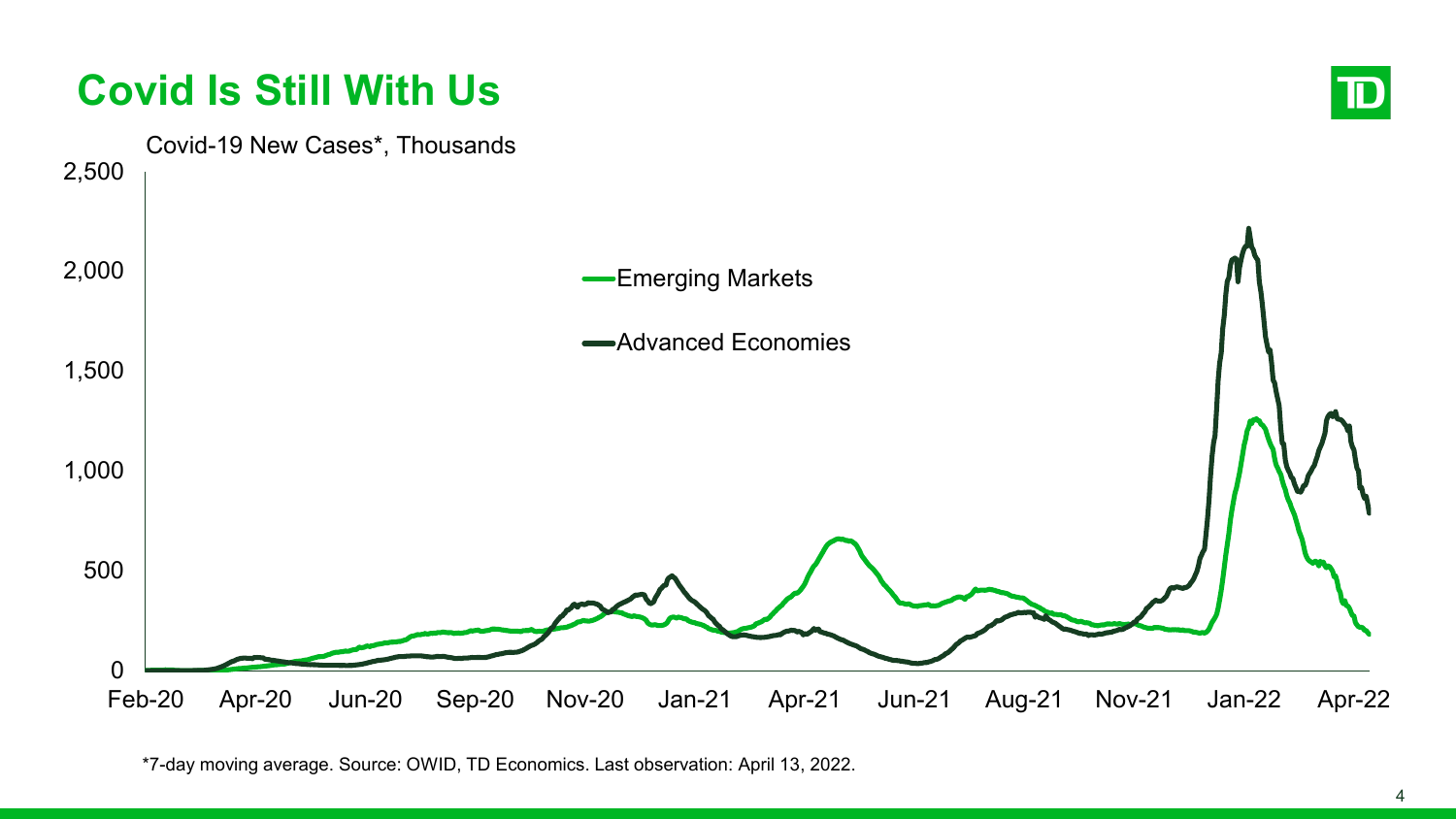## **Economic Growth Expected To Continue**





Source: TD Economics. Forecast as at March 2022.

Source: TD Economics. Forecast as at March 2022.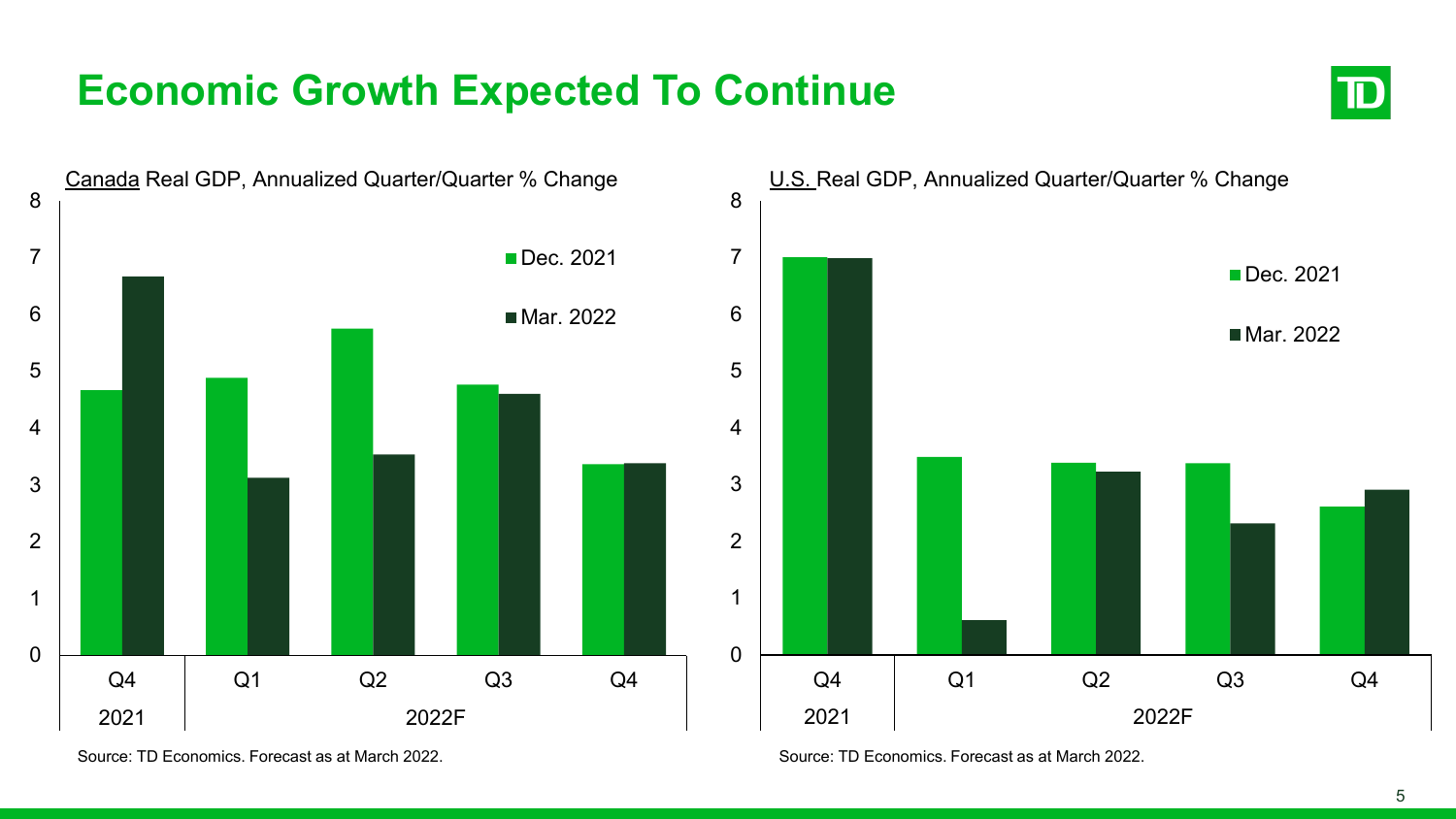## **Lots of Spending Gas Left in the Tank**





Source: Statistics Canada, Bureau of Economic Analysis, TD Economics. Forecast as of March 2022.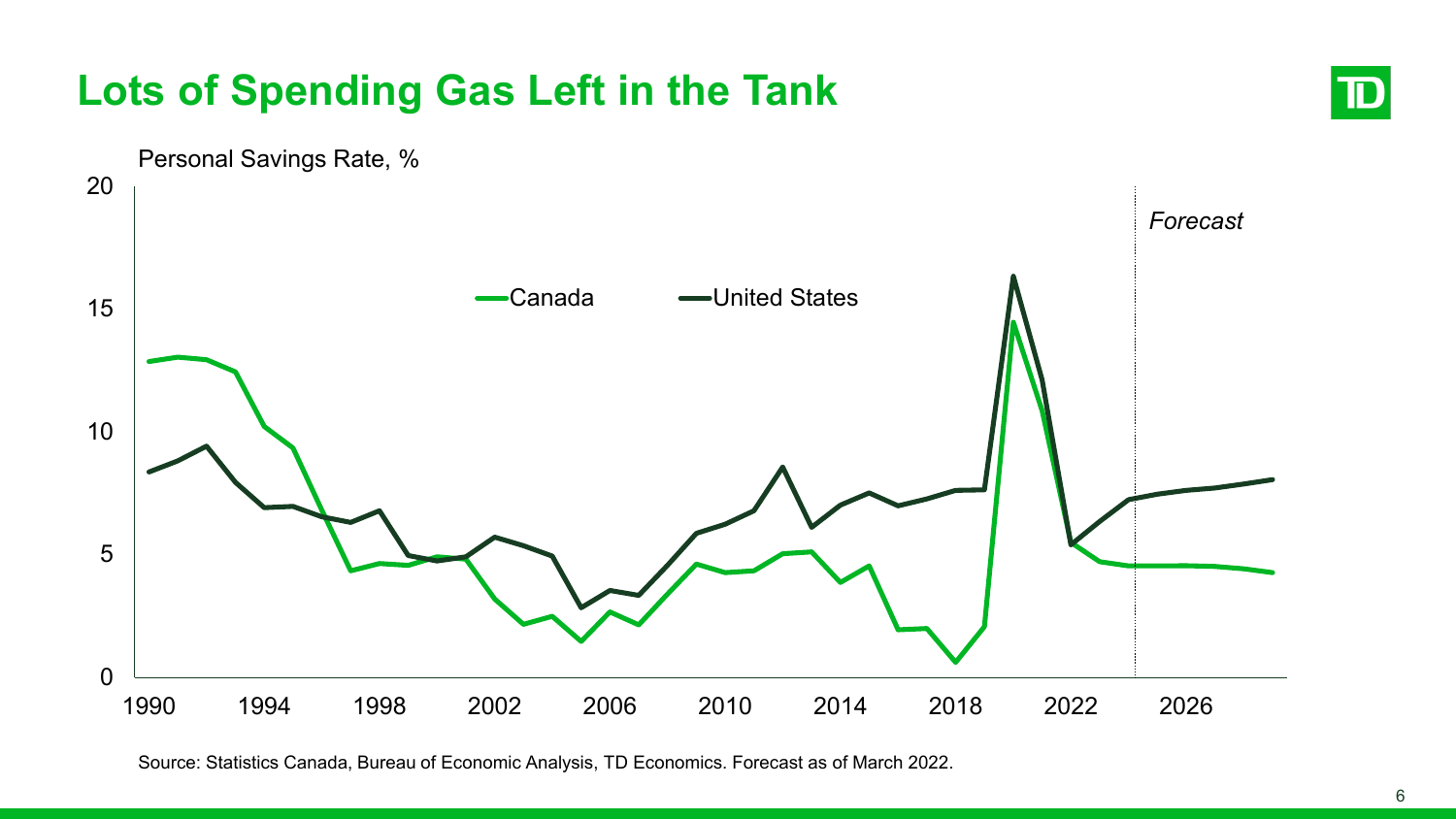

\*Goods and services expected to grow at similar rate prior to pandemic. Source: Statistics Canada, TD Economics.

\*Goods and services expected to grow at similar rate prior to pandemic. Source: Bureau of Economic Analysis, TD Economics.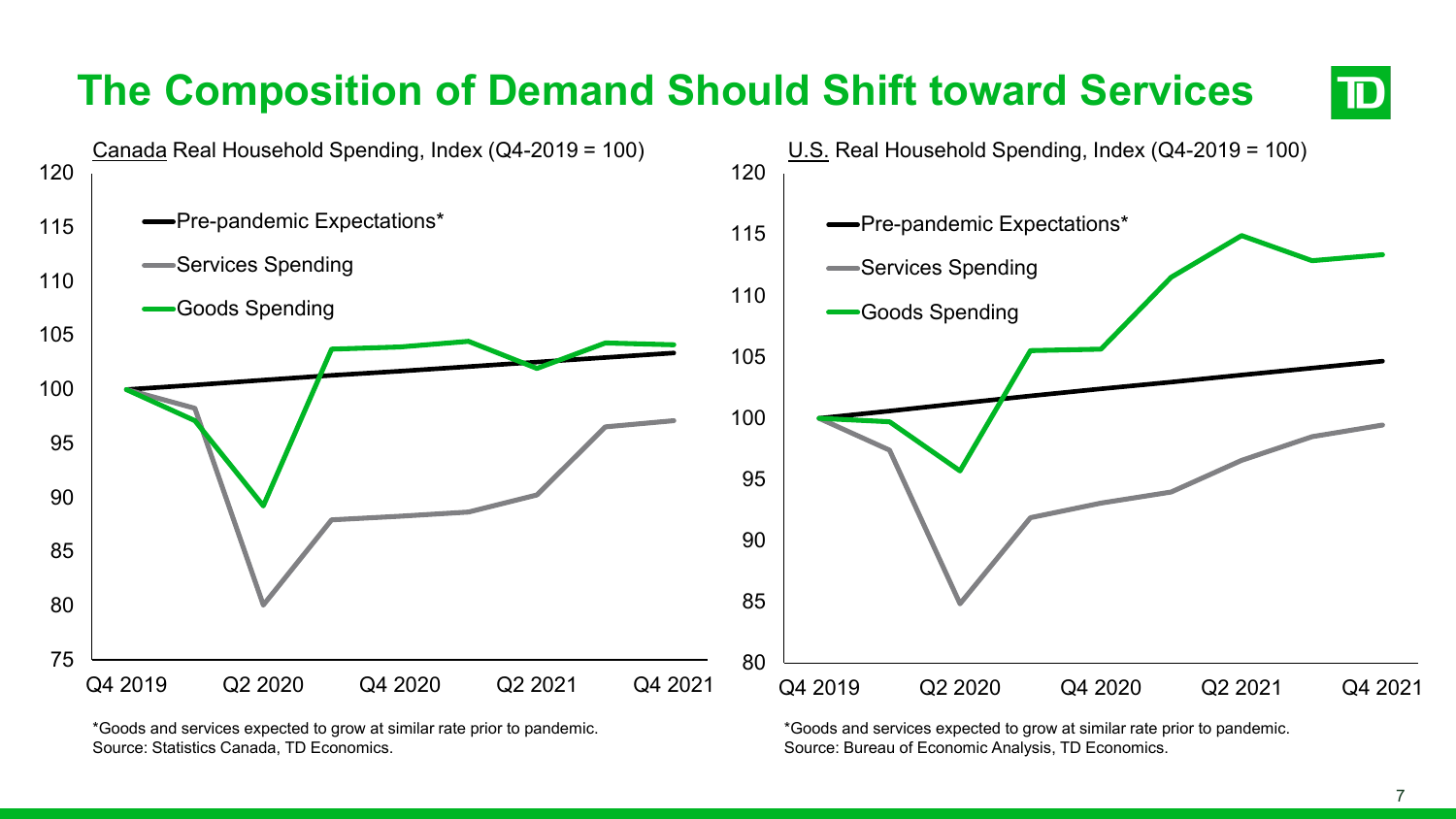

Source: Bureau of Economic Analysis, TD Economics.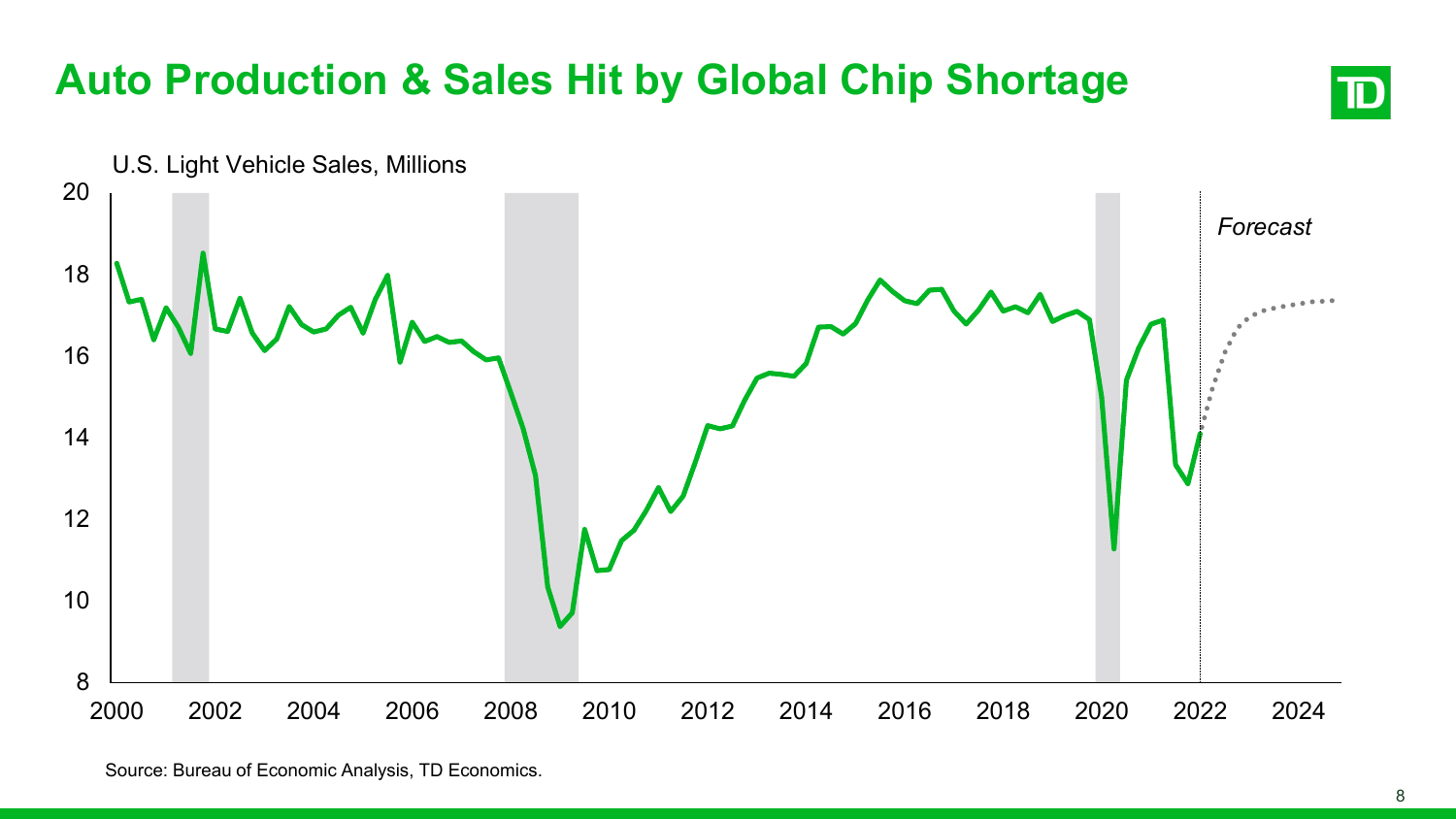## **"The Labor Market Is Very Strong and Extremely Tight"**



Last observation: February 2022.

Last observation: February 2022.

TD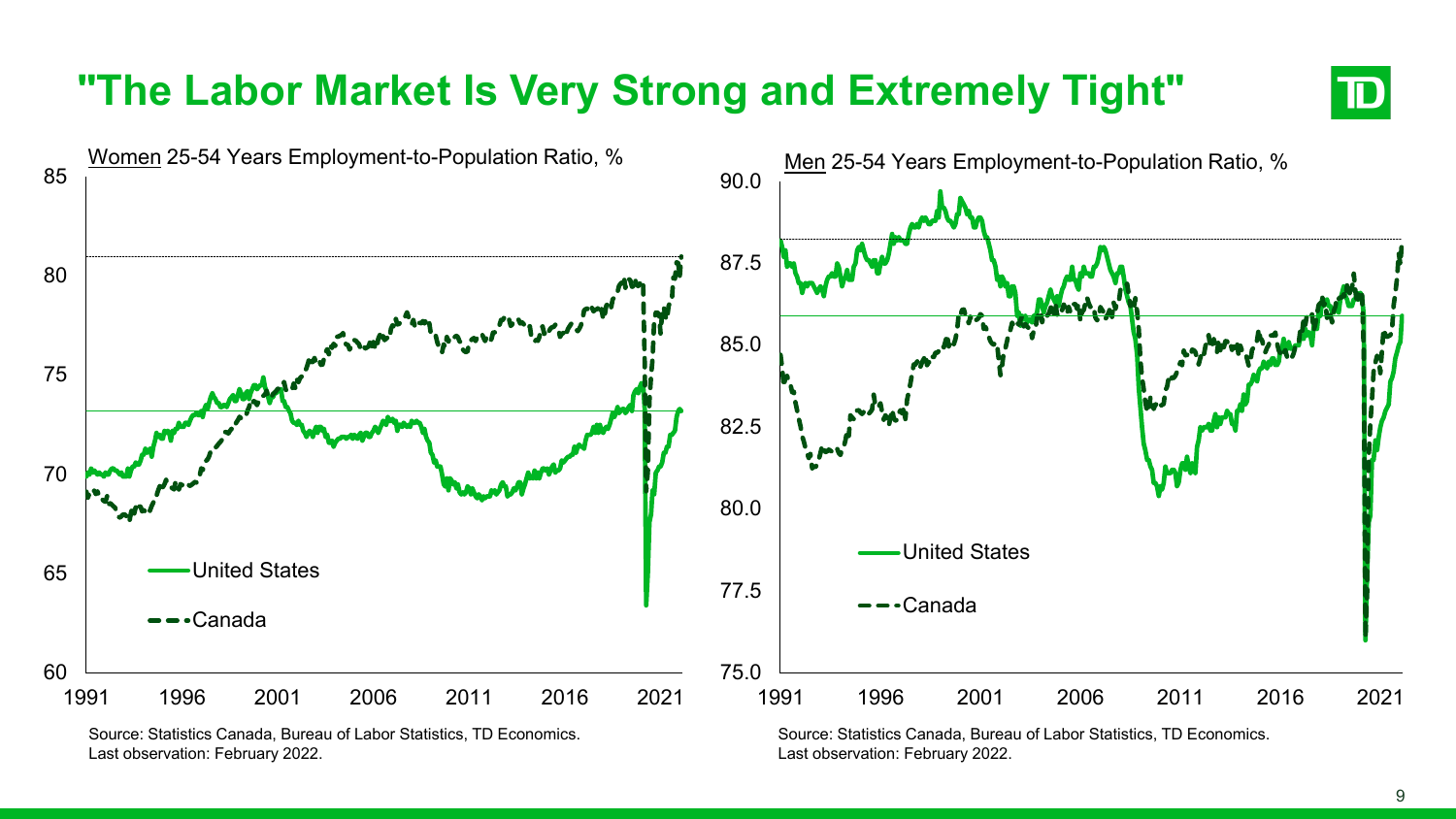### **Most Canadian Industries Have Recovered from Covid Shock**



-20 -15 -10 -5 0 5 10 15 20 Accom. & Food Services Other Services Business Services Ag., forestry, mining, oil & gas Transport & Warehousing Manufacturing **Total Construction** Retail & Wholesale Trade **Utilities** Info., Culture & Rec. Health & Social Assistance Educational Services Finance, Insurance, Real Estate Public Administration Professional Services

Percent Change in Jobs by Canadian Industries Relative to February 2020

Note: Compared to February 2022. Source: Statistics Canada, TD Economics.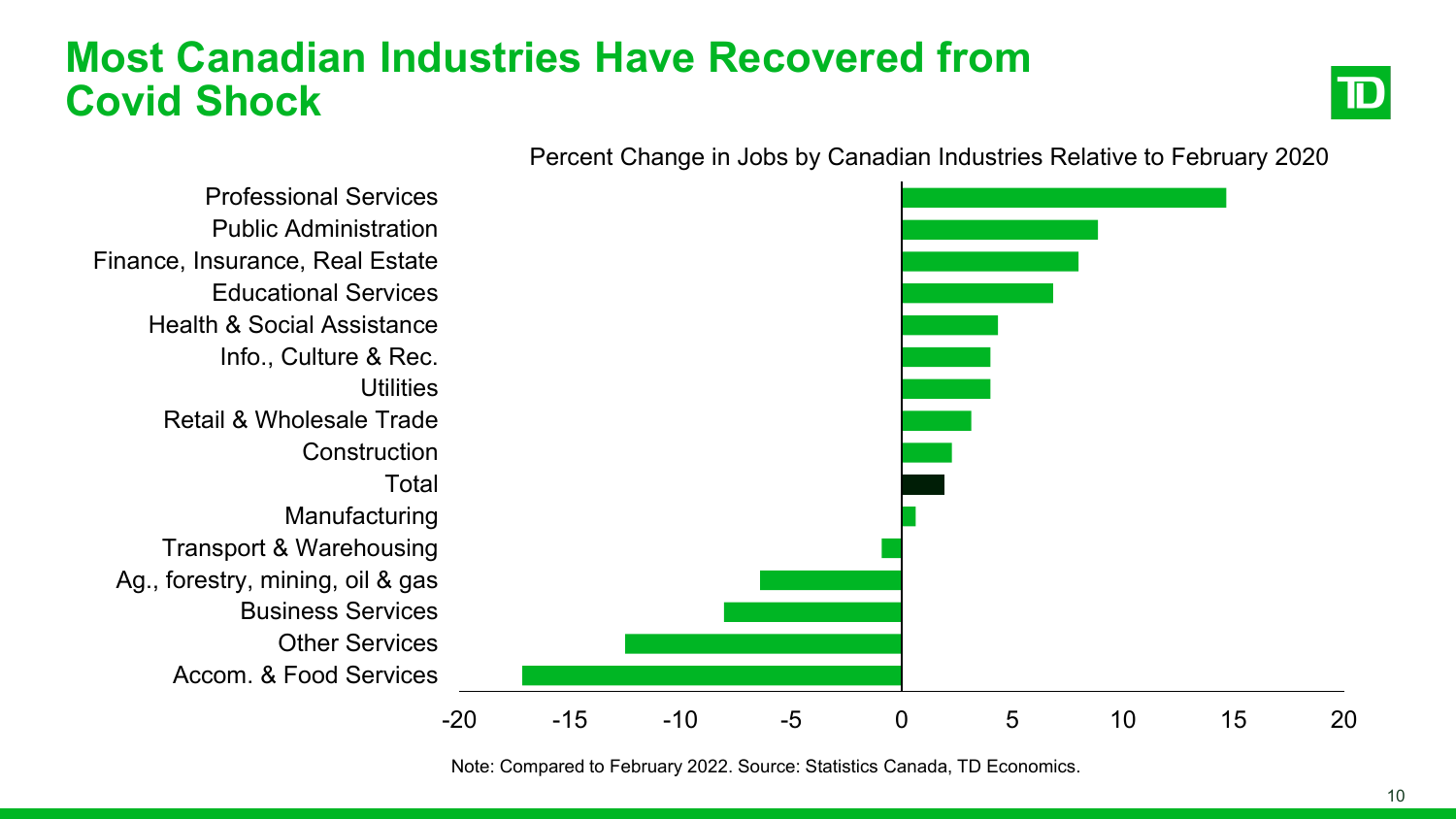#### **Inflation to Push to Brink of Double Digits, but Should Slow Toward the End of the Year**



Source: TD Economics. Forecast as of March 2022.

ID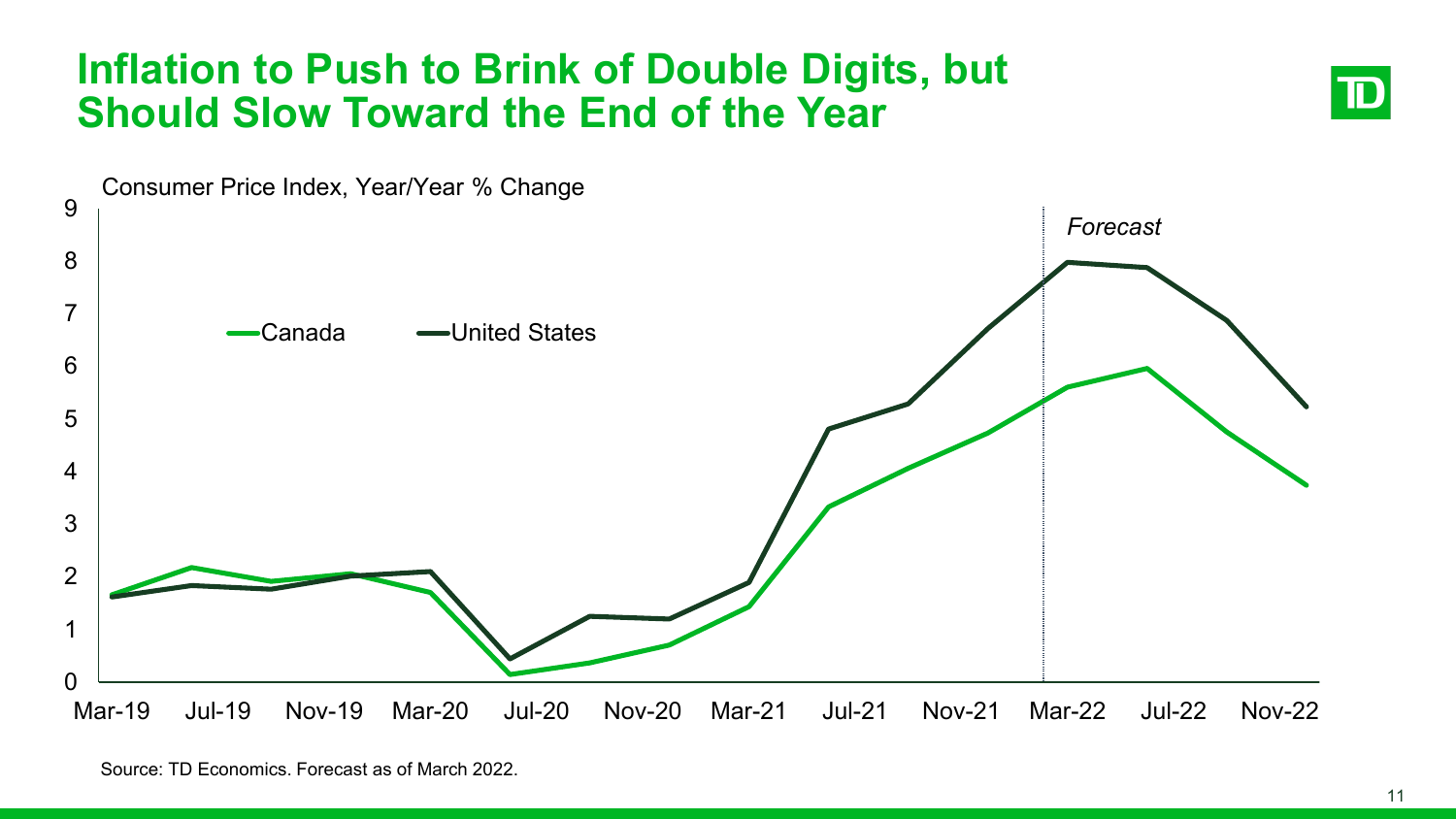## **For Central Banks, Inflation Risks Now Dominate**



Source: Bank of Canada, Federal Reserve, TD Economics. Forecast as of March 2022.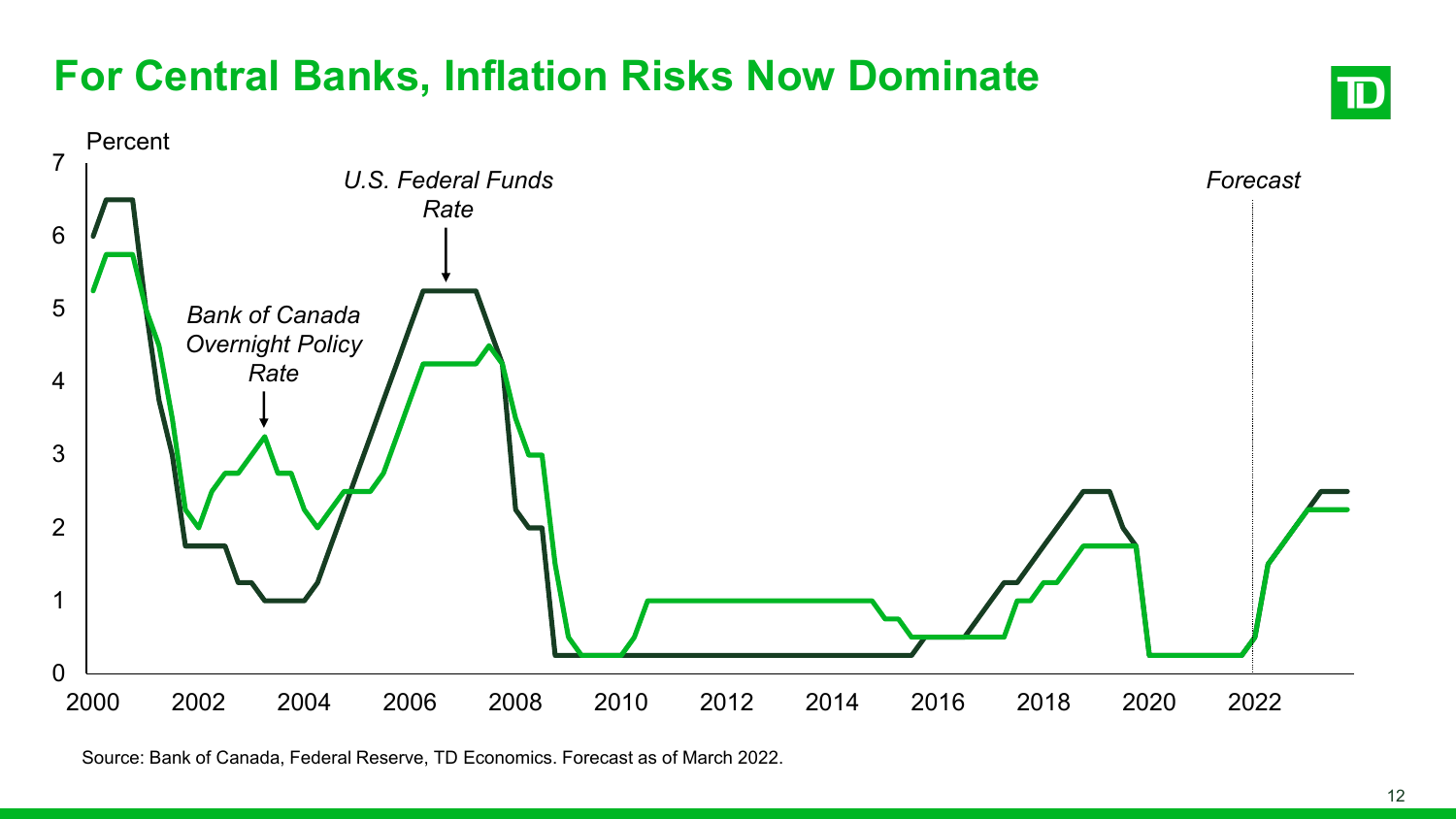# **Speed Of Adjustment May Pose Downside Risk**





Note: Shaded areas denote NBER Recessions. Source: BLS, FRB, NBER, WU, TD Economics.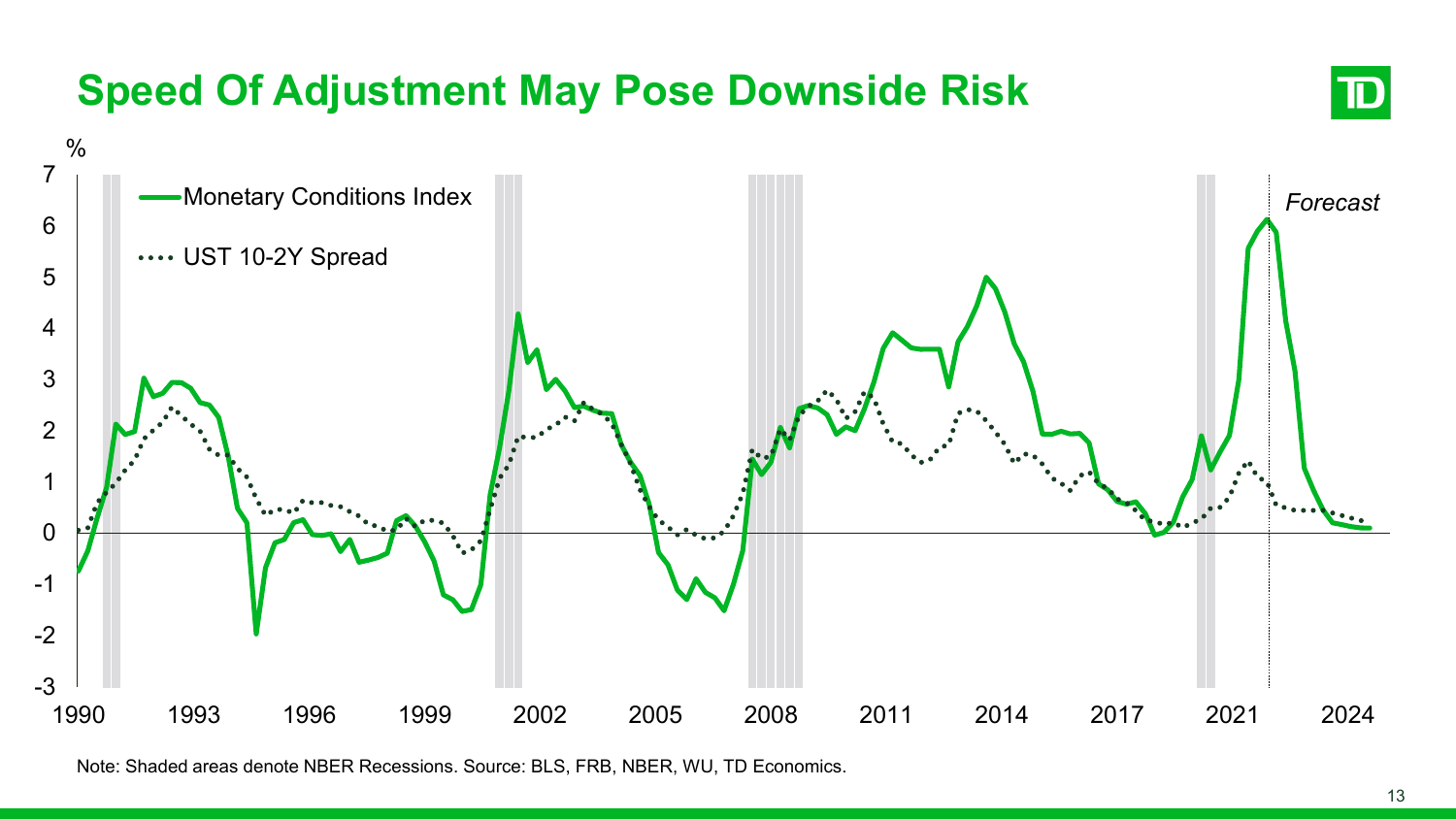# **Federal Government Still Tapping on the Accelerator**



Source: Department of Finance Canada, TD Economics.

TD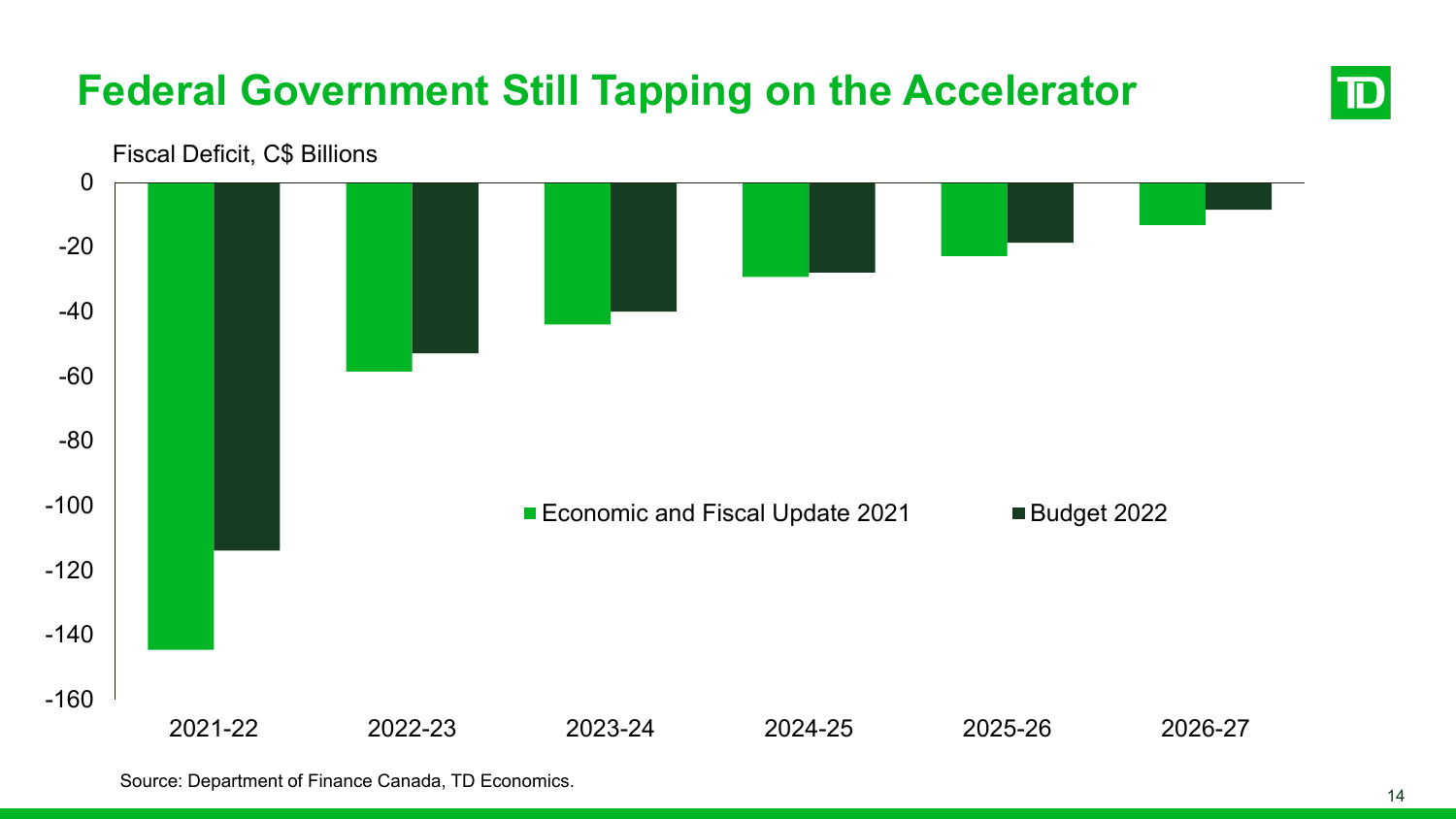## **Rising Rates To Take Heat Off Housing**





Source: CREA, TD Economics.

Source: CoreLogic, NAR, Census Bureau, TD Economics.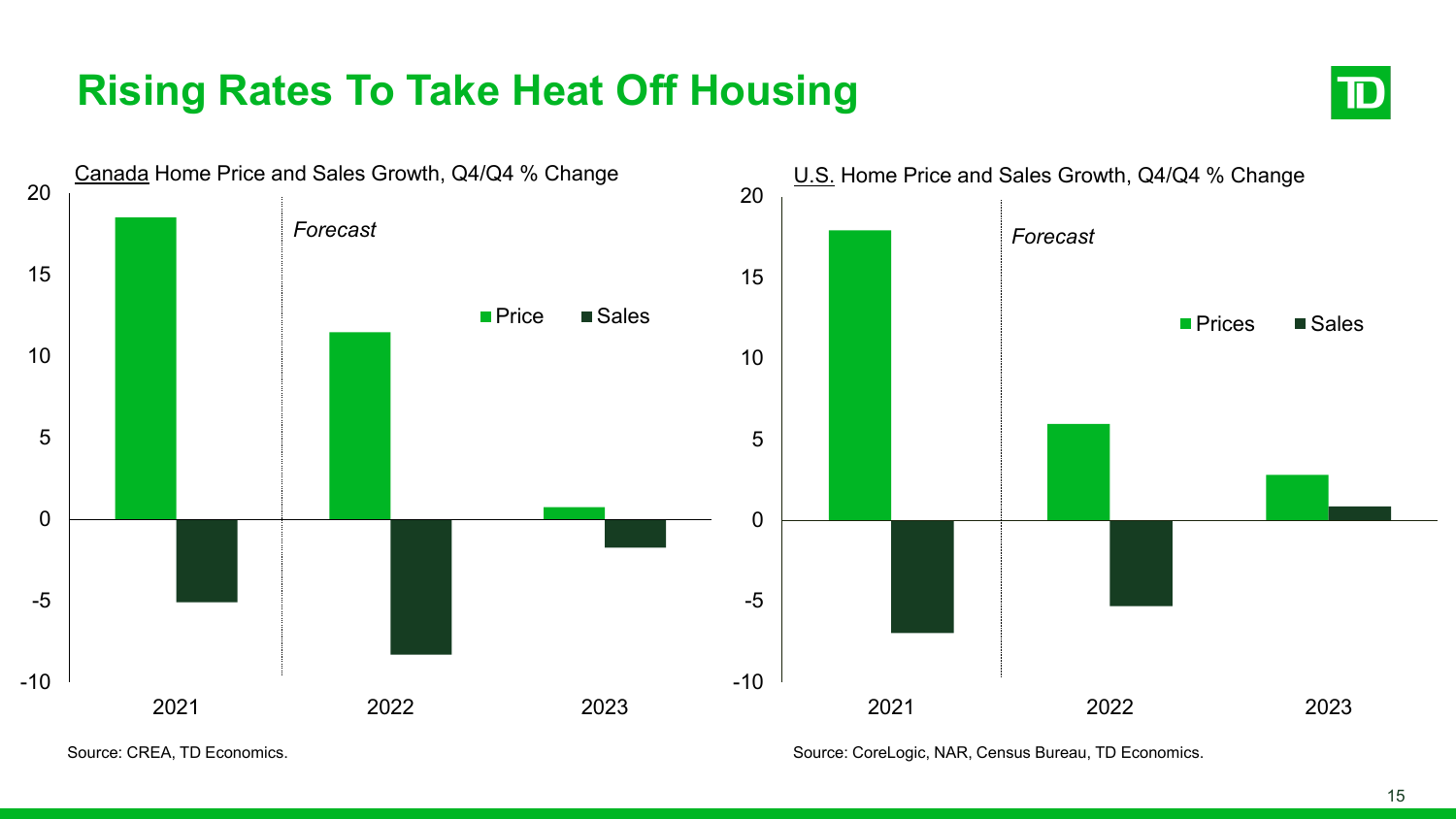## **But, Tight Supply Still An Issue**





Source: NAR, CREA, Statistics Canada, U.S. Census Bureau, TD Economics. Last observation: February 2022.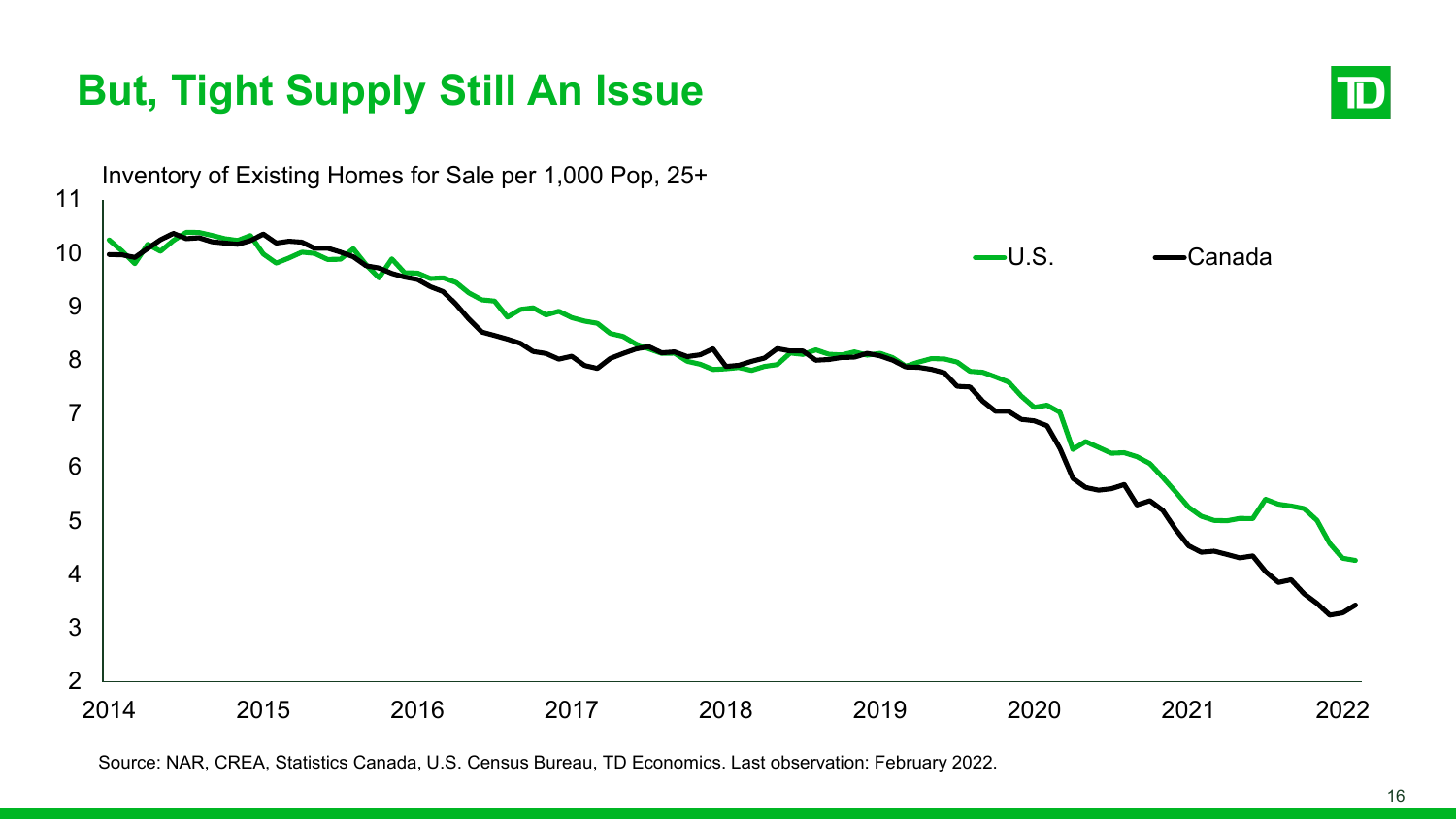## **Pandemic Drives Canadian Home Sales Frenzy**



ID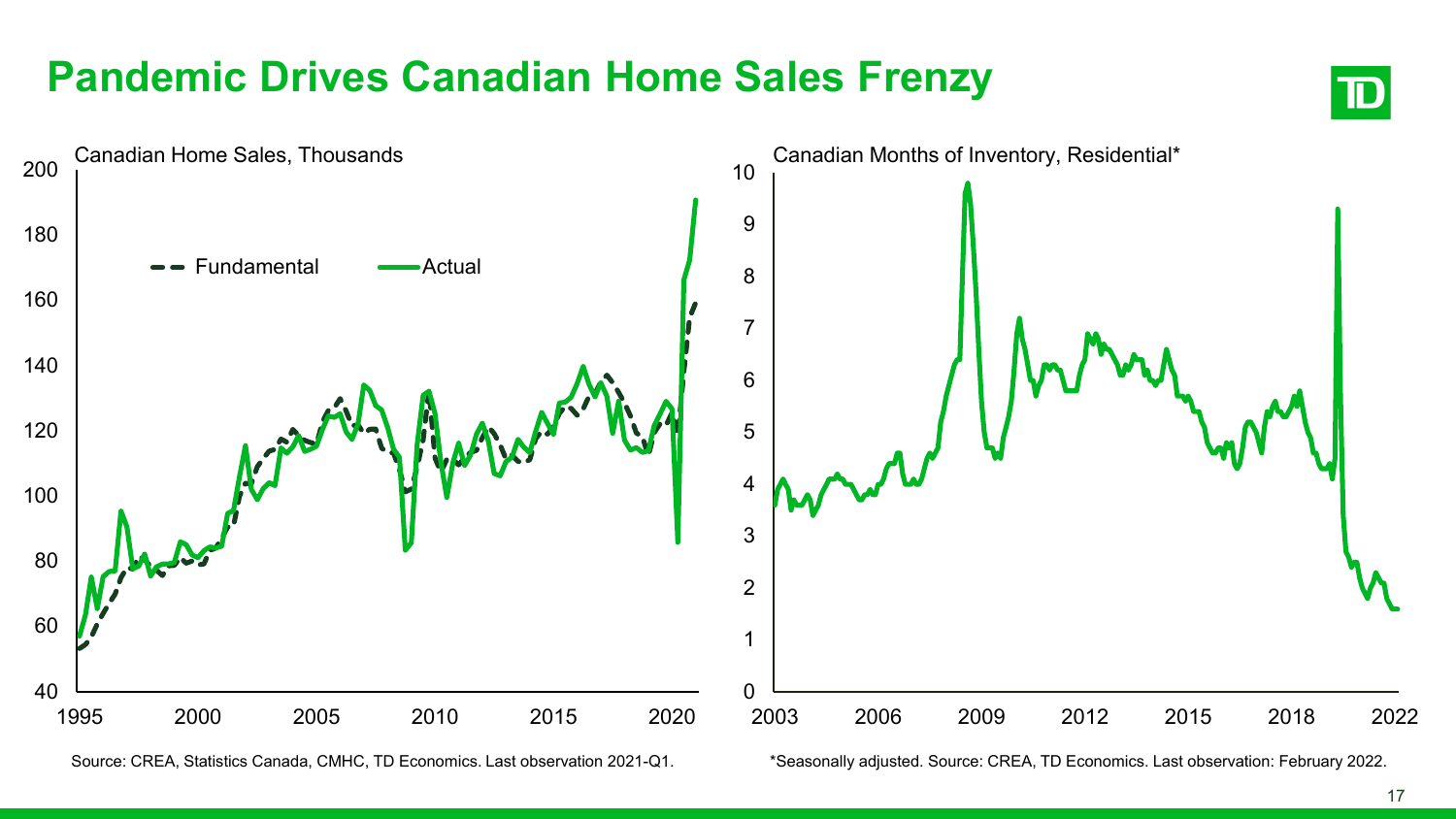# **Durham Region Prime Beneficiary of Race for Space**



Source: CREA, TD Economics. Last observation: February 2022.

Source: CREA, TD Economics. Last observation: February 2022.